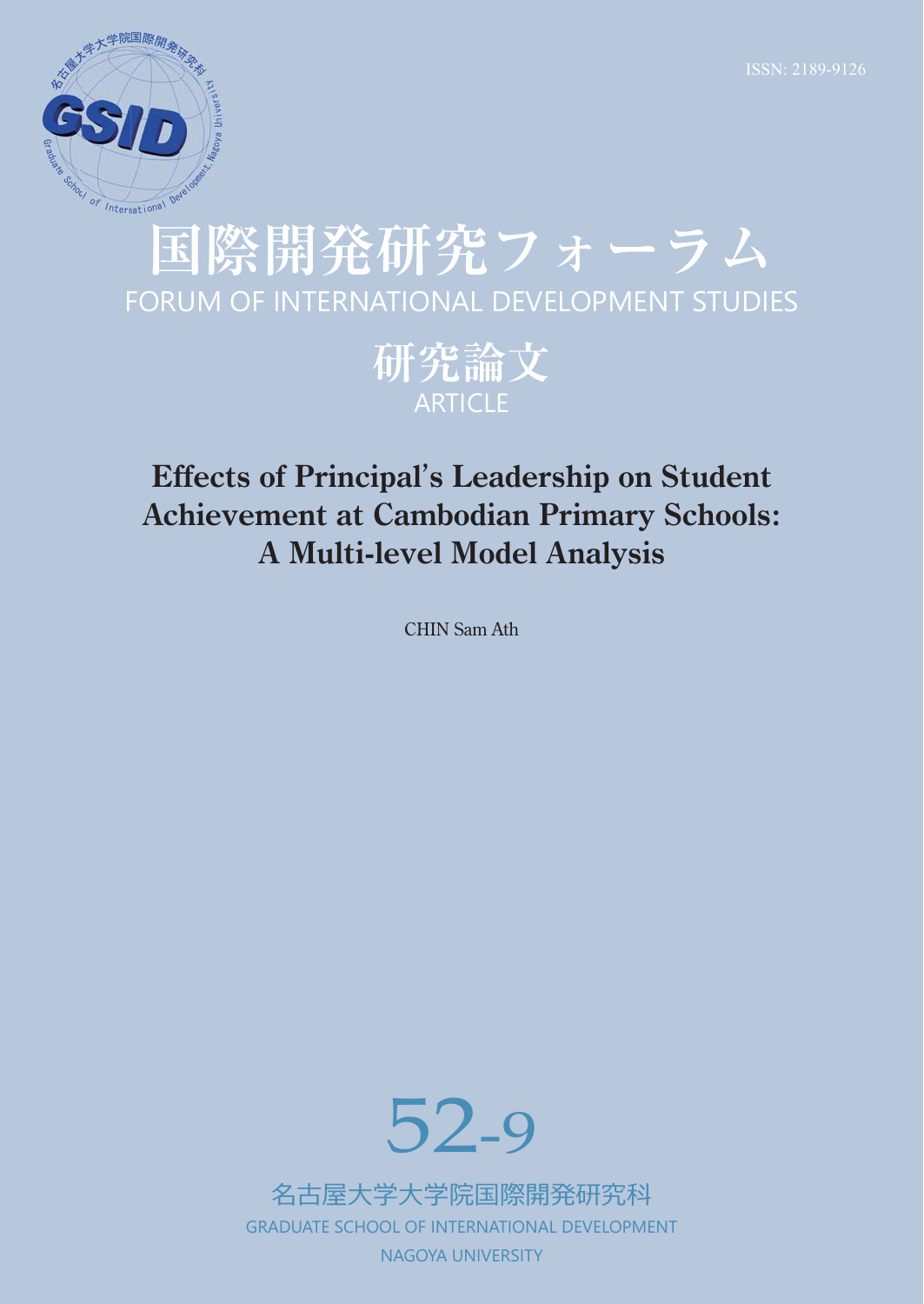# **Effects of Principal**'**s Leadership on Student Achievement at Cambodian Primary Schools: A Multi-level Model Analysis**

CHIN Sam Ath<sup>\*</sup>

# **Abstract**

 This paper examines the effects of principal's leadership on the academic achievement of sixth-grade students at Cambodian public primary schools. The survey research study randomly selected 54 sixthgrade teachers from 38 primary schools in Phnom Penh of Cambodia. Teachers who participated in this study were asked to score the survey questionnaire items that reflected the principal's school leadership. The survey data were merged with students' test scores. The Multi-level Model (MLM) approach was utilized to address the issue of group similarity of variance created by the multi-stage random sampling selection because of the data's nested and hierarchical structure. When other factors are held constant, the study's findings show that the principal's leadership positively and substantially enhances the school's average student achievement in Cambodian primary schools. On the other hand, teacher education and experience, as school-level factors, do not affect student achievement. The findings provide empirical evidence for Cambodia's Ministry of Education, Youth and Sport to consider the importance of effective school leadership for school improvement and effectiveness. Policy implications and future research are discussed in light of the study's findings.

**Keywords:** Principal's Leadership, Student Achievement, Multi-level Model, Primary School, Cambodia

# **1. Introduction**

 Cambodia, one of the post-war countries, has experienced many socio-economic and political changes and reforms. The country has witnessed major improvement with steady economic growth, development, and social progress (Kheang et al. 2018: 114). Having seen these improvements, Cambodia's government has stepped from 'donorship' to 'partnership' and 'ownership' toward the progress of the education sector. Cambodia's MoEYS has committed to providing access to education to all children and the quality of learning at schools.

 As one of the educational reform initiatives, school-based management was initially introduced by the World Bank in 1999 and formally approved in 2002 for implementation as the nationwide program (Kheang et al. 2018: 132). These reform initiatives promote school leadership and local community

<sup>\*</sup> Doctoral Student, Graduate School of International Development, Nagoya University. The author would like to sincerely thank to Professor Shoko YAMADA, Professor Aya OKADA, and Associate Professor Yuji UTSUMI for their continuous support and advice and two anonymous referees for their insightful and constructive comments.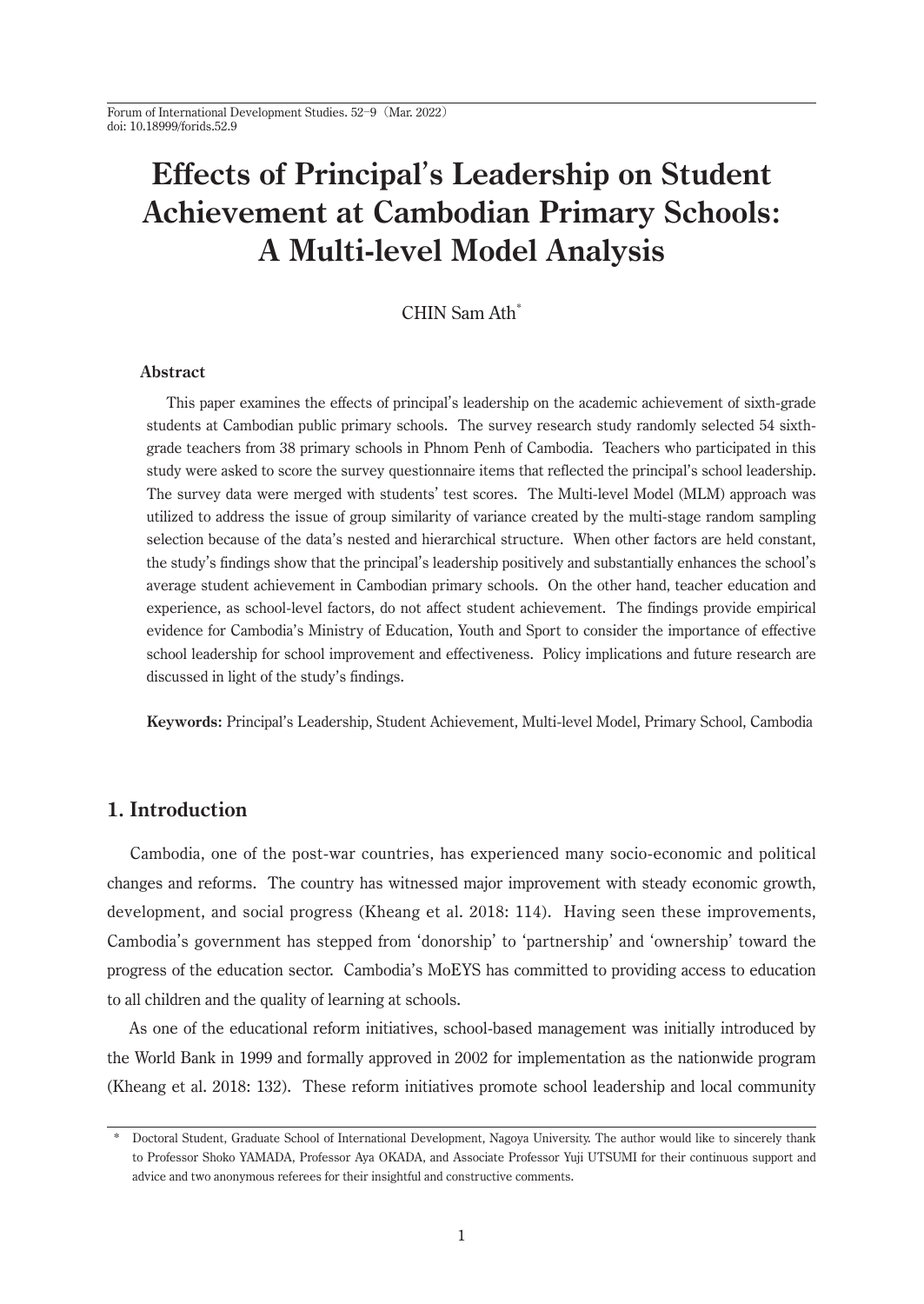participation to enhance basic education quality. Devolving the power of decision-making to the local school administrations is a key strategy of school-based management to promote the decentralization in education to improve service delivery, promote good governance, and strengthen accountability and transparency (Kheang et al. 2018: 127).

 Another school reform initiative to improve school leadership is the adoption of the SABER-Teacher Policy. This policy intends to strengthen the professional capacity of the principals to be instructional leaders who can attract and retain competent and qualified teachers to the system (Tandon and Fukao 2015: 133) and promote a positive school climate, which results in teacher satisfaction, effective instructional practices, and learning outcomes (Smith and Andrews 1989: 2).

 The MoEYS of Cambodia introduced the school leadership training program in collaboration with UNESCO/UNDP for a small number of school principals in 1997. However, it lasted for a short period (Kheang et al. 2018: 134). From 2002, the MoEYS has mandated the management training program for school principals/deputy school principals after appointment as school leaders. The training program aimed to develop the professional capacity and competency which enable the school leaders to deal with a wide range of school leadership and management such as administration, management, leadership, planning, communication, and teaching and learning (Kheang et al. 2018: 134). In addition, in 2005, the MoEYS implemented the training program as one of the Cambodian Education Sector Support Project (CESSP) funded by the World Bank and covered from the central officials to school colleagues.

 The current leadership for school improvement and effectiveness in Cambodia is the Teacher Policy and Teacher Policy Action Plan (MoEYS 2013: 7; MoEYS 2015: 19–20; Kheang et al. 2018: 135– 136). These policy documents outline strategic plans to enhance the principals and teachers' capacity leadership, including (1) A baseline research on school principals, (2) School Director Standard, (3) School Management Handbook, (4) Training for School Directors, and (5) School Principal Association.

 Although many education-related policies are in place, the capacity of school practitioners remains in question for bringing the reforms to succeed. Low educational qualification among educational practitioners is a challenge to speed up the reform progress. For instance, 5,996 of 7,119 school administrators, including the principals, have an education degree at or below the secondary school. As a result of inadequate educational qualification, it is challenging for school administrators, particularly principals, to utilize school resources effectively due to the lack of analytical, evaluative, and predictive skills and abilities (Chhinh and Dy 2009: 122). When transferring the legitimate power to the school level, institutional reform is needed. Therefore, key reform agents should be fully competent in making school reforms realistic, exercising school leadership on school-based management policy, and decentralizing education. The absence of professional and technical support for the school agents would lead to the failure of the reform initiatives (Chhinh and Dy 2009: 126-127).

The distributed leadership of the principals may exert direct or indirect contribution to student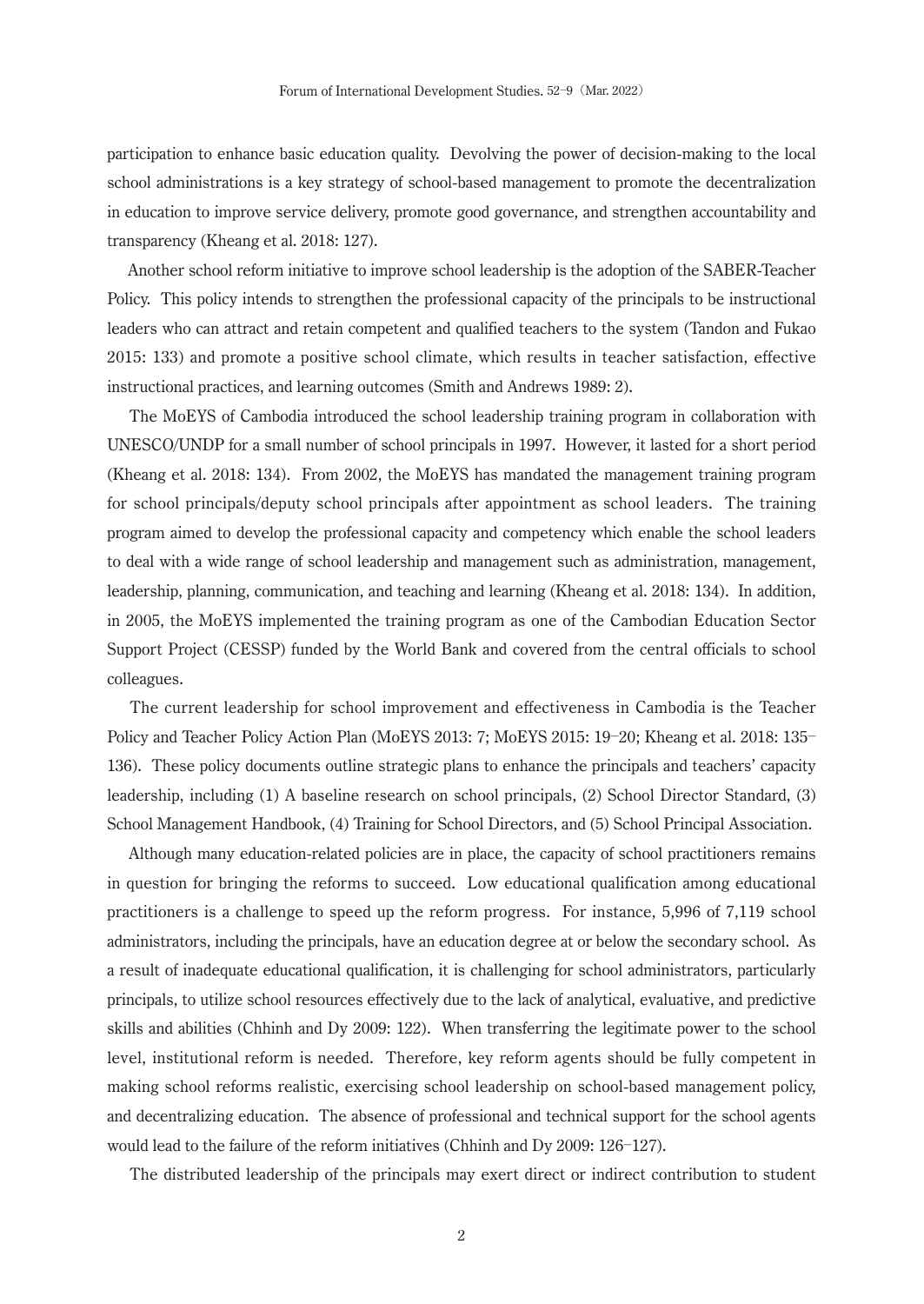learning achievement, which is the primary objective for school reforms. Therefore, this paper aims to investigate the empirical data analysis on a relationship between principal's leadership and student achievement at Cambodian primary schools using the multi-level model application.

 The following sections will present literature reviews, research method, results, discussion, and conclusions.

# **2. Literature Reviews**

# **2.1 Characteristics of Principal**'**s Leadership**

 School leadership has been broadly defined in various educational contexts. Traditionally, school leaders refer to the people whose roles motivate, inspire, influence, and guide others to align with the targeted goals by setting clear and realistic visions, involving other school members in school development plans, and establishing positive school culture (Gulcan 2012: 625). School principals who are professionally trained to become professional workers with positive attitudes towards their working conditions tend to be more productive than those who are not (Smith and Andrews 1989: 2). Two ways that characterize the effective leadership of the instructional leaders are task behaviors and relationship behaviors. The former is about how leaders relate between each member's task and the job responsibilities that target school missions and goals. The latter enhances the school members' motivation and instructions (Gulcan 2012: 627).

 The principals, as instructional leaders, are expected to make different contributions to school outcomes and school differences (Louis et al. 2010: 316), a tremendous impact on the school's instructional programs and success (Gurr et al. 2005: 548), and assert their leadership roles in strengthening the school disciplines and ensuring the evaluation of learning achievement as a school priority (Edmonds, as cited in Hallinger et al. 2015: 4).

 School leaders are expected to have a high ability on the content-based curriculum and provide constructive feedback for teachers to improve the teaching quality at the formal school contexts (Louis et al. 2010: 317). In addition, to understand the curriculum-based instructions, school leaders should support the instructional process for better quality and seek ways to stimulate teaching behaviors for innovative teaching and learning in the classroom (Louis et al. 2010: 317). More importantly, school principals should understand and exercise their responsibilities to promote instructional practices by supervising and tracing teaching and learning (Harris et al. 2017: 207).

 The roles of leaders are critical and powerful to influence the overall quality of the organizations and professional work quality. By reviewing most previous research studies on leadership roles in learning and teaching improvement, four leadership dimensions have emerged: leadership focus, beliefs and values, contexts for leadership, and sharing leadership (Hallinger 2011: 125). In addition, school principals are characterized by four core principles, including resource provider, instructional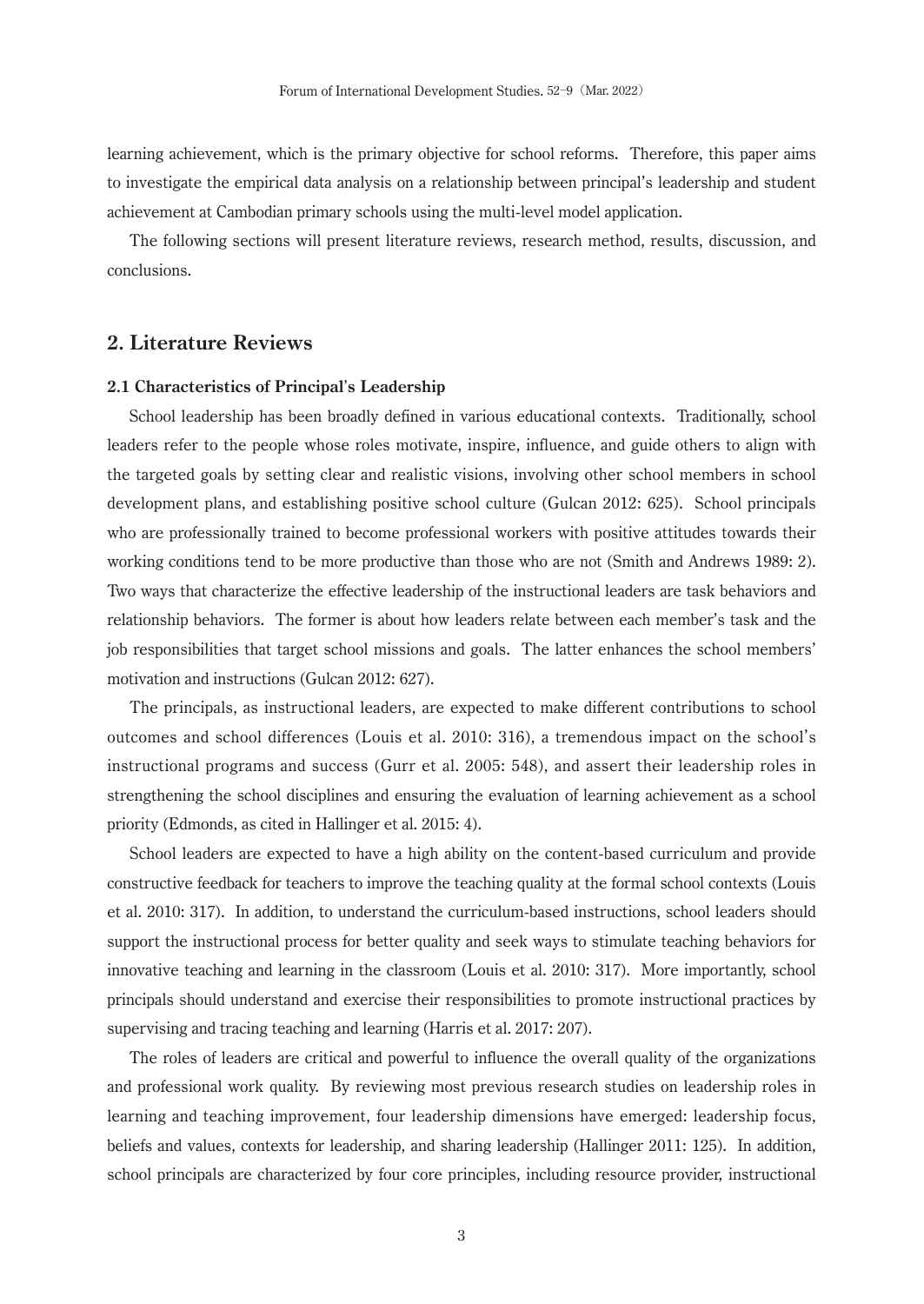resource, communicators, and visible presence. These characteristics are essential and interactive through the relationship between teachers and the principals in which the consequence is linked to the improvement of student achievements (Andrew et al. 1991: 98; Smith and Andrews 1989: 9).

# **2.2 Professional Preparation and Development for School Leaders**

 To improve school development and student learning outcomes, it matters to consider the quality of school leadership (Bush 2009: 375). When discussing the principal's leadership, it is not uncommon to mention the professional development and preparation before the appointment to be in school leadership positions. Typically, school principals in underdeveloped countries often lack pre-service professional leadership and management training (Kheang et al. 2018: 59). However, due to the lack of formal preparation, principals were promoted from teachers to technical group leaders and deputy school principals based on the evaluation criteria such as excellent teaching record, the number of years in teaching experience, and political connection (Kheang et al. 2018: 59–60). In addition, school principals who are newly appointed did not receive adequate professional development opportunities, which hindered the quality and effectiveness of school outcomes caused by the unprepared for the responsibilities (Kheang et al. 2018: 61).

 The formal preparation and training for school leaders are essential for effective and efficient leadership. Four following reasons clearly explained why it is crucial for school leadership preparation, including (1) the expansion of the role of the school principal, (2) the increasing complexity of school contexts, (3) recognition that preparation is a moral obligation, and (4) recognition that effective preparation and development make a difference (Bush 2009: 376-378).

#### **2.3 Principal**'**s Leadership and Student Achievements**

 The studies in developed and developing countries on the relationship between principal's leadership and student achievement were inconsistent. School leadership is one of the characteristics of high-achievement schools that is indirectly associated with student achievement through school process, instructional climate and practices, professional interactions, and beliefs, thus gaining more trust and cooperation (Liu and Werblow 2019: 41). Principals assumed the instructional leadership behaviors to raise student achievement (O'donnell & White 2005: 56).

Timperley  $(2005: 16-17)$  studied the instructional leadership challenges in how student achievement data may improve the instructions. With the technical assistance from the consultants and school colleagues, teachers are motivated to use the achievement information to refine the school instructional programs for better instructional practices and achievement but require developing the capacity of individuals and school organizations (Timperley 2005:  $16-17$ ).

 Principal's leadership positively impacted students' academic achievement in primary education (Kythreotis et al. 2010: 218; Louis et al. 2010: 315). The capacity development of individuals would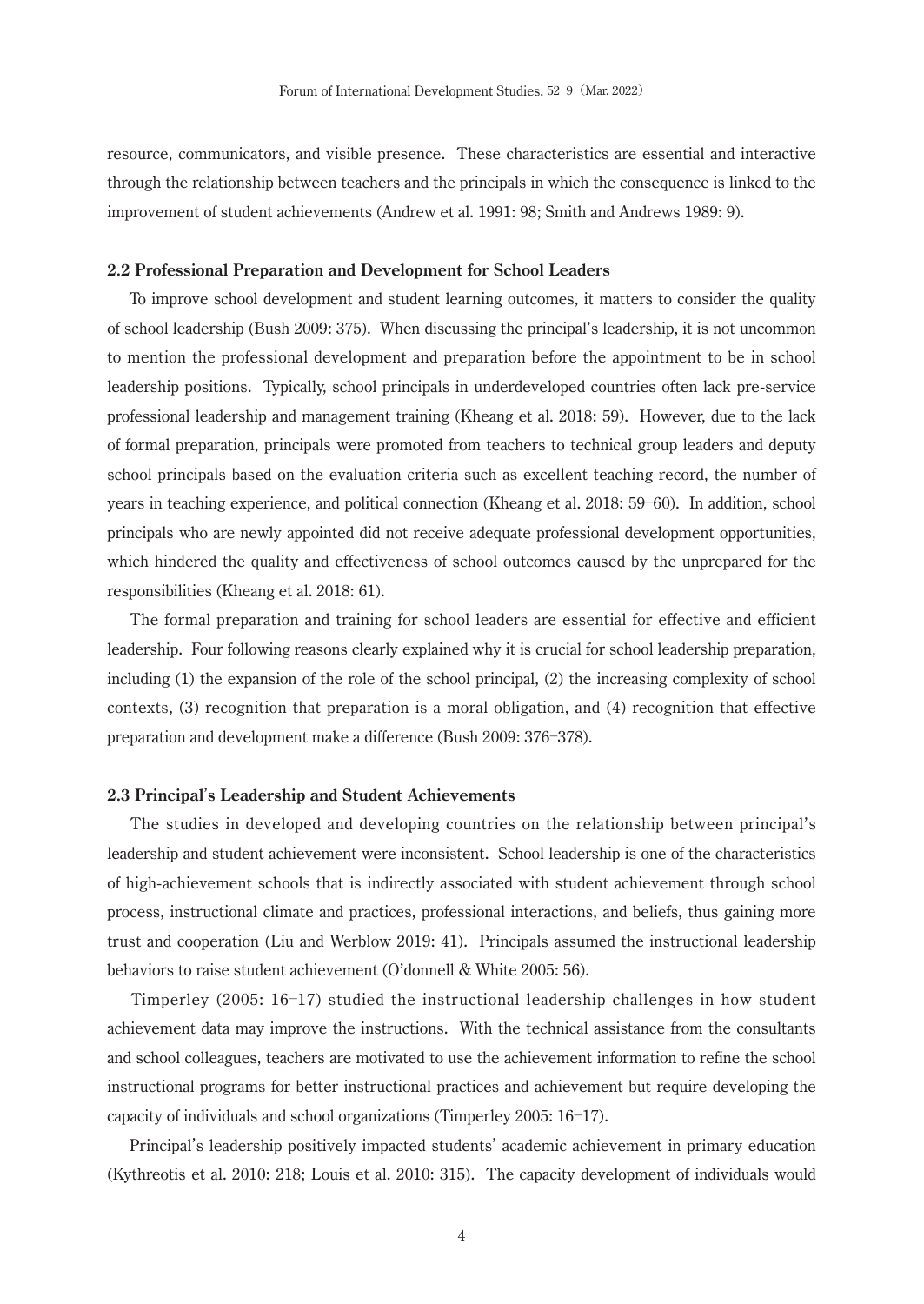be necessary for good teaching practices via the mutual reinforcement among the school members as a professional learning community to foster the shared values, student learning, collaboration on curriculum and instruction (Louis et al. 2010: 318–319). However, Louis et al. (2010: 323–325) examined the effects of three attributes of leadership behaviors (sharing of leadership with teachers, development of trust relationships among professionals, and support for instructional improvement) of student achievement. The results revealed that the professional community, teachers' trust in the principal, and focused instruction statistically affected the student achievement, but principal behaviors did not.

# **3. Methods**

#### **3.1 Research Design, Sampling, and Samples**

 Phnom Penh was chosen as the research area for the current study's investigation. Due to urbanization and industrialization, the migration of people has become more complicated. This complex picture of social and economic development may affect the educational development of the country. Education becomes challenging and competitive among students who live and migrate to the city. The households' socio-economic development in this city has changed considerably, resulting in a gap in learning opportunities and the investment in their children's education. Therefore, these changes may also affect educational development, especially primary education. Diverse students from various backgrounds reflect the complex picture of school operation that explains student learning achievement. In the meantime, the MoEYS of Cambodia has invested more in school education reforms for improving school outcomes.

 In Phnom Penh, there were 164 primary schools under the educational administration of the 12 districts. (MoEYS 2017:  $1-4$ ). The characteristics of the primary schools in this city vary, and so do the leadership practices of each school. This study aimed to survey teacher perception of their principal's leadership concerning the academic achievement of sixth-grade students. Therefore, a multi-stage random selection method was employed to select primary schools that represent the school population. This sampling design enabled the researcher to capture the diversity of school characteristics from the sample schools more precisely. Sample schools were drawn using the Probability Proportionate to Population Size by calculating each district's school proportion against the total school population (Network Afrobarometer 2017: 30). As a result, the sample schools were chosen using the district's school proportion as a starting point. At random, two sixth-grade classes from each school were chosen. Schools with only one sixth-grade class, on the other hand, were automatically chosen. As a result, the sixth-grade primary school students and teachers from 38 public schools out of 164 participated in the survey (MoEYS 2017a:  $1-4$ ).

The detailed procedures of the random sample selection can be seen in Table 1.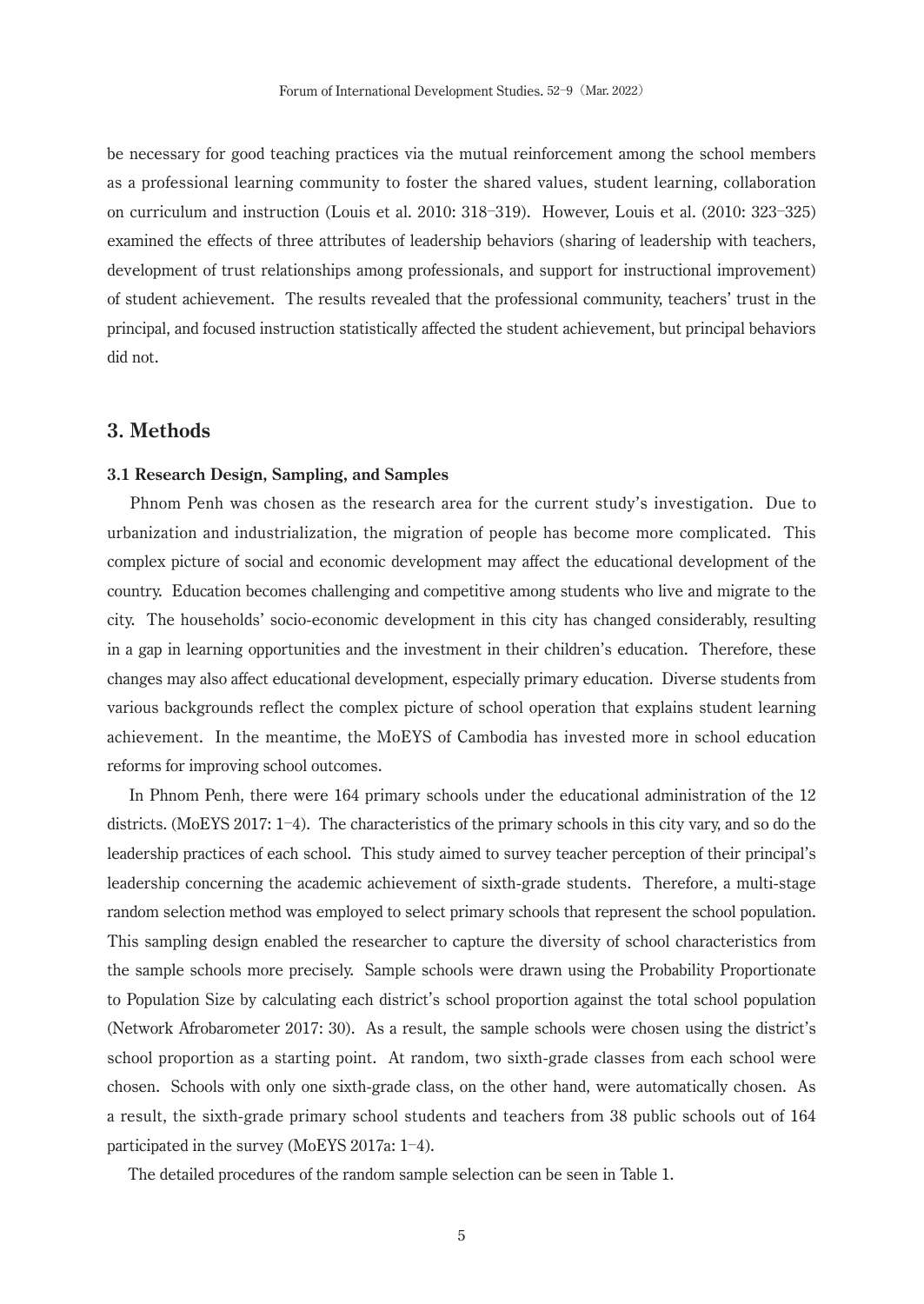| N <sub>0</sub> . | District           | Schools<br>in each<br>district | No. of selected<br>schools | Sixth-grade<br>classes from<br>each school | <b>Teachers</b><br>participated | <b>Students</b><br>participated |
|------------------|--------------------|--------------------------------|----------------------------|--------------------------------------------|---------------------------------|---------------------------------|
|                  |                    |                                | 1st stage                  | 2nd stage                                  |                                 |                                 |
| 1                | 7 Makara           | $\overline{4}$                 | 1                          | 1                                          | 1                               | 26                              |
| $\overline{2}$   | Chamka Mon         | 13                             | 3                          | 5                                          | 5                               | 116                             |
| 3                | Chba Ampov         | 20                             | 5                          | 6                                          | 6                               | 282                             |
| $\overline{4}$   | Chroy Changva      | 17                             | 4                          | 5                                          | 5                               | 154                             |
| 5                | Dangkor            | 25                             | 6                          | 7                                          | 7                               | 326                             |
| 6                | Daun Penh          | 8                              | $\overline{2}$             | 4                                          | 4                               | 160                             |
| 7                | Mean Chey          | 9                              | $\overline{2}$             | $\overline{4}$                             | 4                               | 189                             |
| 8                | Po Sen Chey        | 30                             | 7                          | 8                                          | 8                               | 319                             |
| 9                | <b>Prek Phneuv</b> | 13                             | 3                          | 5                                          | 5                               | 187                             |
| 10               | Reusey Keo         | $\overline{7}$                 | 1                          | 1                                          | 1                               | 45                              |
| 11               | Sen Sok            | 10                             | 2                          | 4                                          | 4                               | 125                             |
| 12               | <b>Tuol Kok</b>    | 8                              | 2                          | $\overline{4}$                             | 4                               | 120                             |
| <b>Total</b>     |                    | 164                            | 38                         | 54                                         | 54                              | 2049                            |

| Table 1 Results of Two-stages Random Sampling Selection |  |  |  |
|---------------------------------------------------------|--|--|--|
|---------------------------------------------------------|--|--|--|

Source: Author's Calculation.

 The survey was conducted from February 26 to March 14, 2020. A total of 54 sixth-grade teachers participated in the survey. Among the 54 teachers,  $44.4\%$  (N=25) were female, and 55.6% (N= 29) were male. In addition, students who presented on the days of data collection were invited to participate in the study. Both teachers and students were asked to complete the survey questionnaire.

## **3.2 Data and Variables**

#### **3.2.1 Academic Achievement**

 Academic achievement is important for measuring students' cognitive ability, reflecting what students had learned and were taught from classroom teaching based on the national curriculum. In this study, the researcher collected the monthly test scores of the students whose teachers participated during the survey data collection. The classroom teachers conducted these monthly test assessments to monitor the learning progress over time. These test results covered four key subjects of the national curriculum, including Khmer language, Math, Social studies, and Science. The test score is a continuous variable and was used as the dependent variable for the current study. The average test scores ranged between 3.3 to 9.7 ( $N=1891$ ;  $M=6.69$ ;  $Std=1.272$ ). These monthly test scores were standardized to provide a solid basis for comparing the student's academic achievement among the sample schools.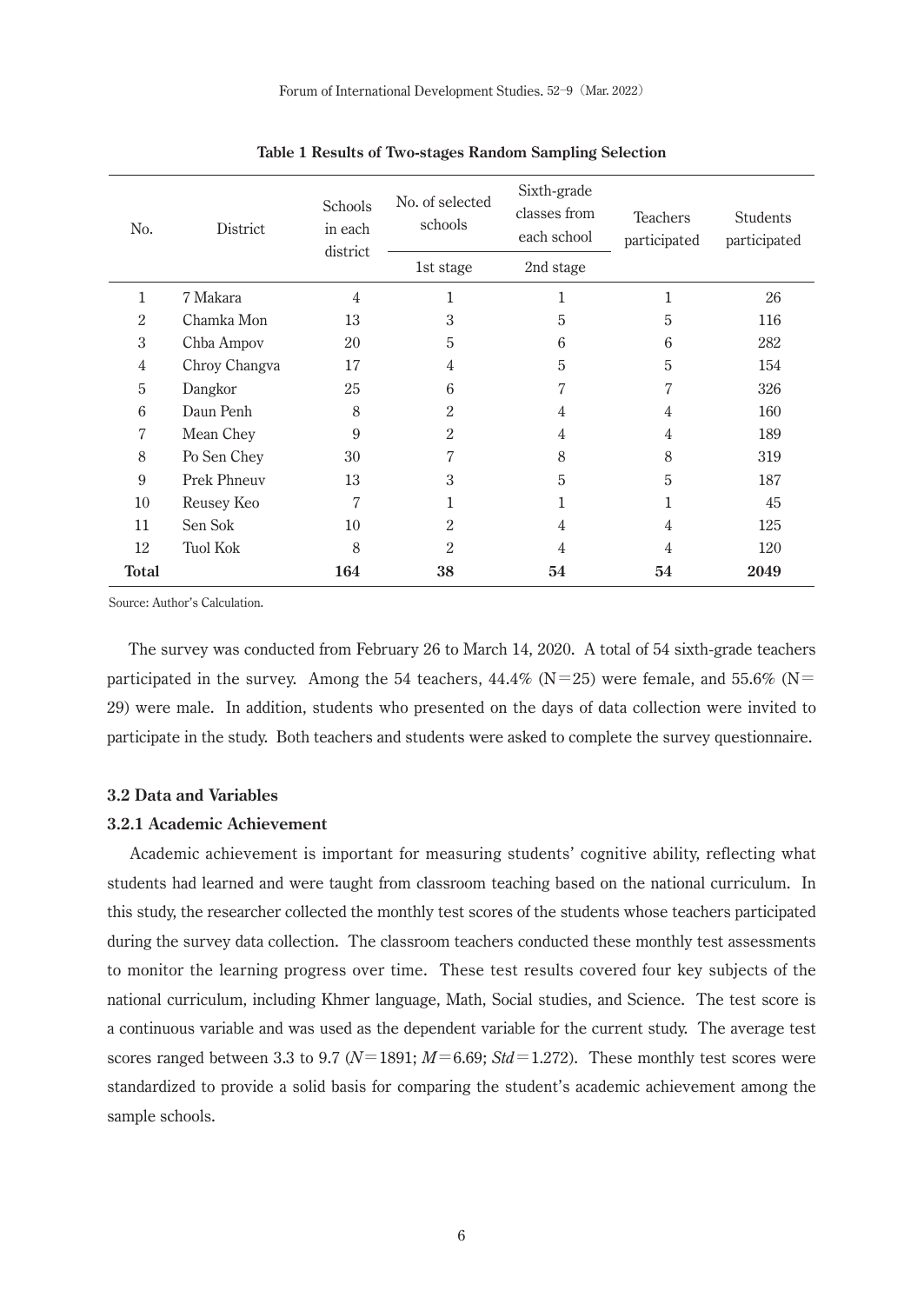## **3.2.2 Principal**'**s Leadership (PL) Scale**

 The relationship between principal's leadership and student achievement has been extensively examined in both developed and developing countries. The existing literature studies found both direct and indirect relationships between principal's leadership and student achievement. However, these findings are inconsistent.

 The following literature provides a background understanding of the overall trends of school leadership. Those characteristics of school leadership may lead to various outcomes of school development, in particular for student achievement. Leadership characteristics and behaviors can be influential factors that empower school principals to be responsible for school outcomes. The principals may employ various leadership styles to deal with the educational issues at different school contexts. Principals may affect teachers' work motivation and quality of the instructions, thus raising student learning and achievement. For instance, Hallinger and Murphy (1985: 218) proposed the leadership that focuses on the instructional management behaviors of the school principals in managing the curriculum and instructions, namely 'Instructional Leadership.' Leithwood and Jantzi (2000: 113) emphasized the roles of school leaders to inspire other school members to achieve the shared vision of change and develop professional competencies. In addition, Louis et al. (2010: 318–319) emphasized that shared leadership, trust, teacher leadership, and professional community are the key aspects of leadership at school, which have a significant influence on successful sharing practices among school members.

 As a result, six-item variables (Table 2) were developed based on the literature mentioned above to measure the school leadership of the Cambodian primary school context.

Therefore, 54 sixth-grade teachers from 38 sample schools were asked to participate in the survey.

| Statement                                                                                                        | М    | Std  | Min. | Max.           | Cronbach Alpha |
|------------------------------------------------------------------------------------------------------------------|------|------|------|----------------|----------------|
| 1. Principal has clear plans and a vision for enhancing<br>the quality of teaching and learning.                 | 3.51 | .637 | 1    | 4              | .965           |
| 2. Principal allows teachers to take part in planning and<br>evaluating the professional development activities. | 3.48 | .637 | 1    | 4              |                |
| 3. Principal is highly involved in the instructional<br>process.                                                 | 3.33 | .613 | 1    | 4              |                |
| 4. Principal assumes leadership for improving the<br>instructional program.                                      | 3.36 | .622 | 1    | 4              |                |
| 5. Principal's leadership and ways of managing the<br>school inspire the teachers.                               | 3.33 | .649 | 1    | $\overline{4}$ |                |
| 6. Principal has high initiatives on school activities that<br>respond to student learning and achievement.      | 3.32 | .634 | 1    | 4              |                |

**Table 2 Descriptive Statistics of the Principal**'**s Leadership Scale Items**

Source: Six-item variables were developed by the author.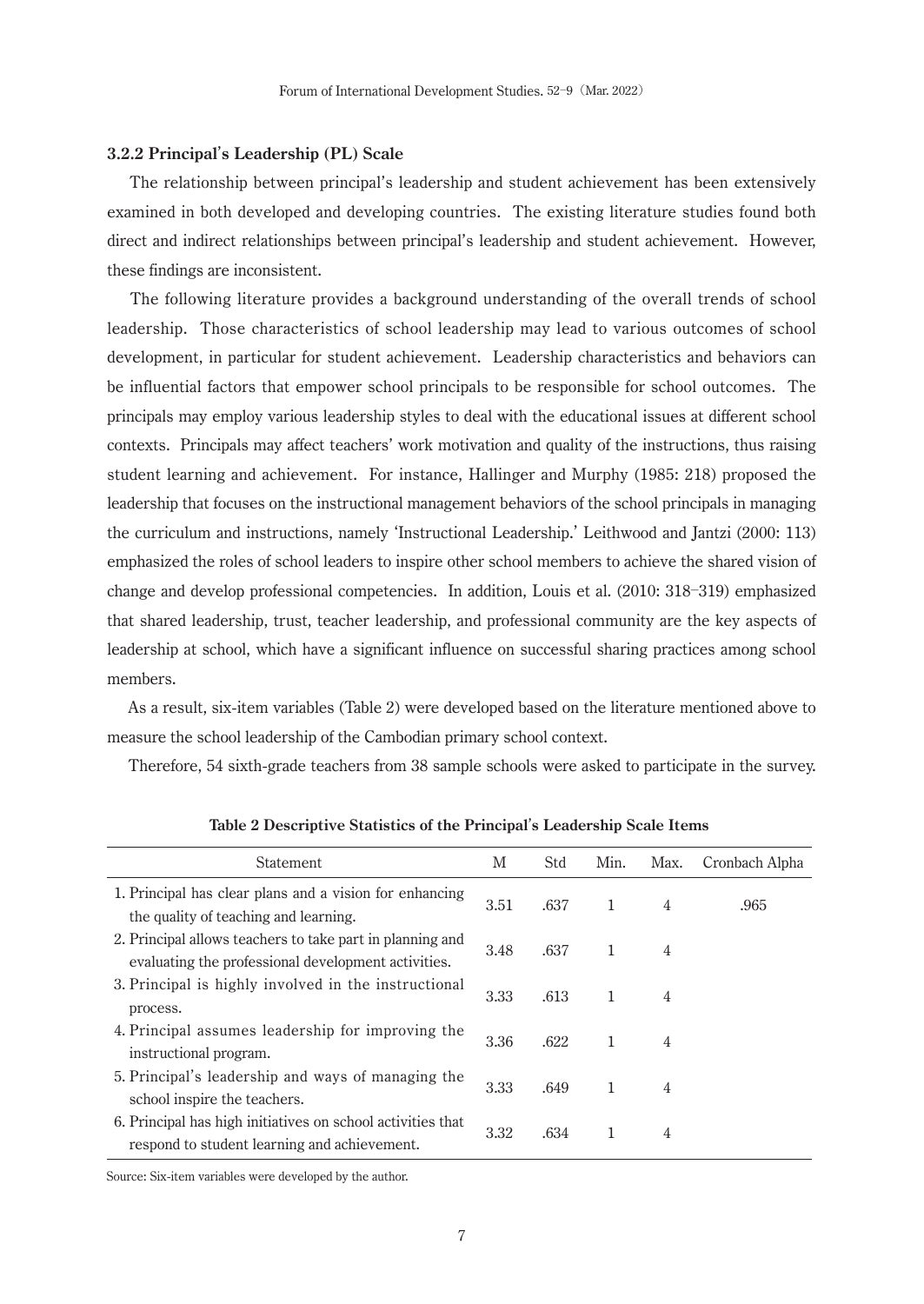The instrument was translated to Khmer language and piloted with six public primary school teachers in Phnom Penh before the official data collection to ensure the validity and reliability of the scales. The six-item variables were designed in a four-point Likert scale format  $(1 = \text{Strongly Disagree}; 4 =$ Strongly Agree). These variables were merged with student achievement and then aggregated the average score at the school level before proceeding with the analysis. The Cronbach's alpha of the scale in this study is .965.

# **3.2.3 Student-level Covariates**

 Student characteristic variables used for this study included age, gender, repetition, and parental education. These variables were reviewed to have a significant impact on the academic achievement of the students. For instance, gender disparity is not a common problem in basic education among Cambodian children; however, achievement reports among male and female students in the assessments are inconsistent (Song 2012: 81). According to the results of the National Assessment in Grade 6, it indicated that female students tended to outperform in the test assessment compared to their male counterparts, in particular for Khmer language (MoEYS 2017b: 19). Late school enrolment and multigrade repetition are typical in primary education of many developing countries like Cambodia, which lead to experience negatively on student performance and achievements at the later stage of education (MoEYS 2017b: 19-21; Song 2012: 84). In addition, parental education was a variable used to represent a family's socio-economic status characteristics which are highly correlated with the incomes (Sirin 2005: 419). Parental education is an element of the student characteristics that reflects the family's attitudes and beliefs towards the schooling, which affect student achievement (Ma and Klinger 2000: 51).

#### **3.2.4 School-level Covariates**

 School characteristics consist of many variables. Teacher quality refers to teacher education, teaching experience, professional development, and self-efficacy (Nilsen and Gustafsson 2016: 5). These variables of teacher quality are not always measured in one single study. In addition, there is no clear relationship between teacher quality and student achievement in various school contexts.

 Hence, this study included two variables of teacher quality for the analysis as covariates of school characteristics. Teacher education is measured as the last education degree that teachers obtained from accredited educational institutions. In contrast, teacher experience refers to the number of years teachers stay in a teaching position at a particular primary school.

# **3.2.5 Correlation Matrix**

 Table 3 shows the estimated correlation of the study variables. Student-level variables such as age, gender, repetition, and parental education are significantly associated with student achievement. Three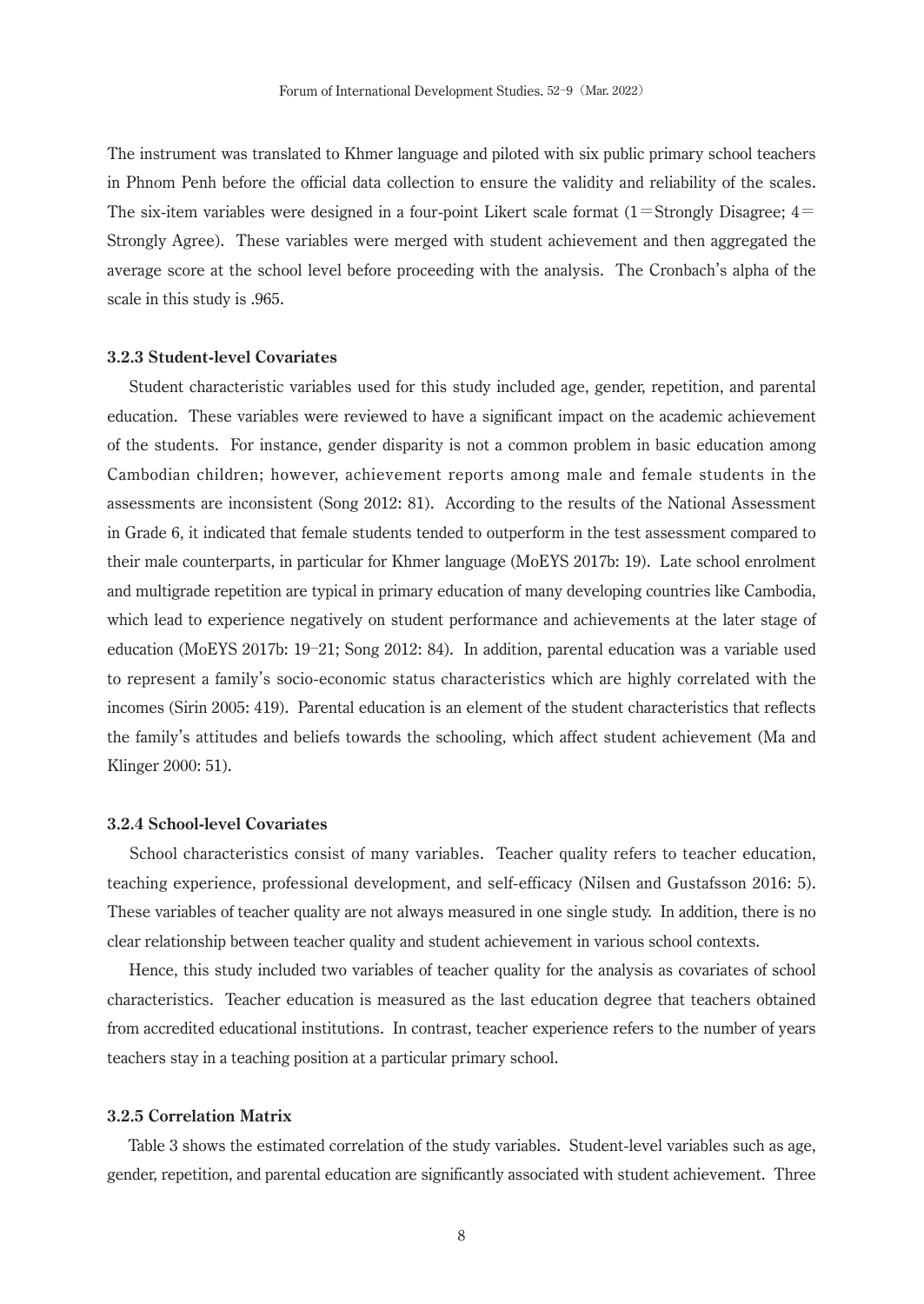|   | Measures/Variables    | $\overline{\phantom{0}}$ | 2                                      | 3             | 4        | 5               | 6        | 7       | 8 |
|---|-----------------------|--------------------------|----------------------------------------|---------------|----------|-----------------|----------|---------|---|
|   | 1 Student Achievement |                          |                                        |               |          |                 |          |         |   |
|   | 2 Age of student      | $-.225**$                |                                        |               |          |                 |          |         |   |
|   | 3 Gender of student   | $-.277**$                | $.182**$                               |               |          |                 |          |         |   |
|   | 4 Repetition          | $-177**$                 | $.253***$                              | $.140**$      |          |                 |          |         |   |
|   | 5 Parental Education  |                          | $.092** - .146**$                      | .022          | $-.069*$ |                 |          |         |   |
|   | 6 PL                  |                          | $.074** - .003 - .028 - .056* - .062*$ |               |          |                 |          |         |   |
|   | 7 T Exp               | $-.068**$                |                                        | $.035 - .029$ |          | $.018 - .082**$ | $217**$  |         |   |
| 8 | T Edu                 |                          | $.060** - .054* - .021 - .007 - .012$  |               |          |                 | $.163**$ | $.051*$ |   |

**Table 3 Correlation Matrix of the Variables**

Notes: \*\*p=.01; \*p=.05

Source: Author's Calculation.

| Measures/Variables                | Description                                                                 | $\overline{N}$ | Min      | Max            | Mean  | <b>SD</b> |
|-----------------------------------|-----------------------------------------------------------------------------|----------------|----------|----------------|-------|-----------|
| Academic Achievement              | Standardized test scores                                                    | 1891           | $-2.66$  | 2.41           | .000  | 1.000     |
| <b>Student Characteristics</b>    |                                                                             |                |          |                |       |           |
| --Age                             | In year                                                                     | 1875           | 10       | 17             | 12.54 | .986      |
| --Gender                          | $1 =$ Male: $0 =$ Female                                                    | 1891           | $\theta$ | 1              | .47   | .499      |
| --Repetition                      | $1$ = Repetition in any grade;<br>$0 = No$                                  | 1891           | $\theta$ | 1              | .19   | .389      |
| --Parental Education <sup>1</sup> |                                                                             | 1335           | 1        | 8              | 3.83  | 1.945     |
| School Characteristics            |                                                                             |                |          |                |       |           |
| --Principal's Leadership<br>(PL)  | Teacher perception<br>ofleadership behaviors of the<br>principals (6 items) | 1891           | 1        | $\overline{4}$ | 2.92  | .502      |
| --Teacher Education<br>(TEdu)     | $1 =$ College experience;<br>$0 =$ Others                                   | 1891           | 1        | $\theta$       | .382  | .487      |
| --Teacher Experience<br>(TExp)    | Length of teaching experience<br>in year                                    | 1891           | 1        | 36             | 16.43 | 10.356    |

#### **Table 4 Key Descriptive Variables of the Study**

Source: Author's Calculation.

school-level variables, such as teacher education, teaching experience, and principal's leadership, are significantly correlated with student achievement.

Table 4 provides detailed descriptions of the measured variables for this study.

# **3.3 Identification Strategy**

 The current study employed a Multi-level Model (MLM) approach to address the nested and hierarchical structure of the data caused by the random sampling selections. This approach is the most applicable and prominent to model the nonindependence of observation directly; for example, students are selected from classes or schools. In contrast, using the OLS procedure for the nested data may not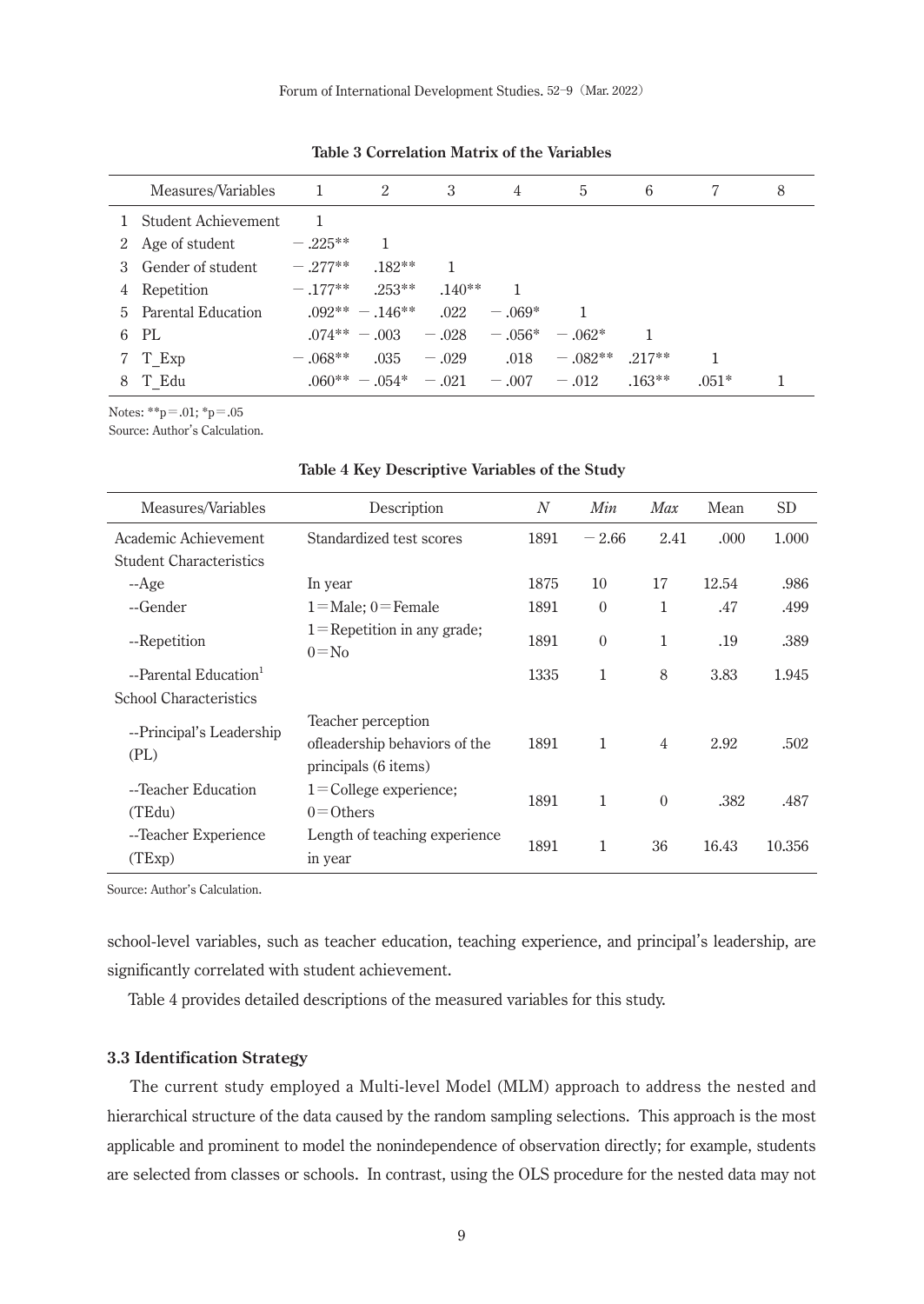be appropriate, which results in misleading and incorrect substantive assumptions (Flora 2018: 164– 165). Before proceeding with the analysis, the school-level inputs were merged with the student's test scores and other information related to their background characteristics. In addition, school inputs were aggregated at the school level

 The following models were developed to examine the variance of student achievement explained by student-level variables and school-level variables. First, the Null/Unconditional model was developed to estimate student achievement variances at individual and school levels (Level 1 and Level 2). Intraclass Correlation Coefficient (ICC) is used to calculate the extent to which cluster variances exist in this hierarchically structured data. The more the variance estimation of ICC, the more it increases the necessity to use multi-level modeling (Meyers, Gamst, and Guarind 2013: 226). The current study used student achievement as the outcome variable to examine the functions of groups or cluster variations at between-students and between-schools when there is no predictor variable. Below is the equation of the Null model.

$$
Y_{ij} = \beta_{0j} + \varepsilon_{ij}
$$
  
\n
$$
\beta_{0i} = \gamma_{00} + \delta_{0i}
$$
\n(1)

*Y<sub>ij</sub>* represents the academic achievement of student *i* in school *j*; *β*<sub>*0j*</sub> refers to the intercept for students in school *j*;  $\gamma_{00}$  represents the grand mean intercept of student achievement;  $\delta_{0j}$  and  $\varepsilon_{ij}$ represent the school-level random effect and student-level random effect, respectively.

 Model 1 was developed to observe the changes in the variance of student achievement after adding the student-level predictors as Level 1 covariates. Those individual student variables include age, gender, repetition, and parental education with the following equations.

$$
Y_{ij} = \beta_{0j} + \beta_{1j} (Age)_{ij} + \beta_{2j} (Gender)_{ij} + \beta_{3j} (Repetition)_{ij} + \beta_{4j} (P_E du)_{ij} + \varepsilon_{ij}
$$
  
\n
$$
\beta_{0j} = \gamma_{00} + \delta_{0j}
$$
\n(2)

*Y<sub>ij</sub>* represents the academic achievement of student *i* in school *j*;  $\gamma_{00}$  represents the grand mean intercept of student achievement.  $\beta_{1j} - \beta_{4j}$ represent the constant coefficient for predictors (student's age, gender, repetition, and parental education).  $\delta_{\theta i}$  represents the school-level random effect.  $\varepsilon_{ii}$ represents the student-level random effect.

 Model 2 was estimated the influence of Level 2 parameters on the outcome variable when there is no Level 1 variable. Therefore, this model aims to determine how student achievement varies as a function of the Level 2 variables (Principal's Leadership, Teacher Education, and Teaching Experience). This model is called a means-as-outcomes model, of which the cluster means are being regressed by Level 2 variables (Flora 2018: 186). The model is shown in the following equations.

$$
Y_{ij} = \beta_{0j} + \varepsilon_{ij}
$$
  
\n
$$
\beta_{0j} = \gamma_{00} + \gamma_{01} (\text{PL})_j + \gamma_{02} (\text{TEdu})_j + \gamma_{03} (\text{TExp})_j + \delta_{0j}
$$
\n(3)

*Y<sub>ij</sub>* represents the academic achievement of student *i* in school *j;*  $\gamma_{00}$  represents the predicted intercept for a cluster with Level 2 variables equal 0.  $\gamma_{01}$   $\gamma_{03}$  are the parameters indicating the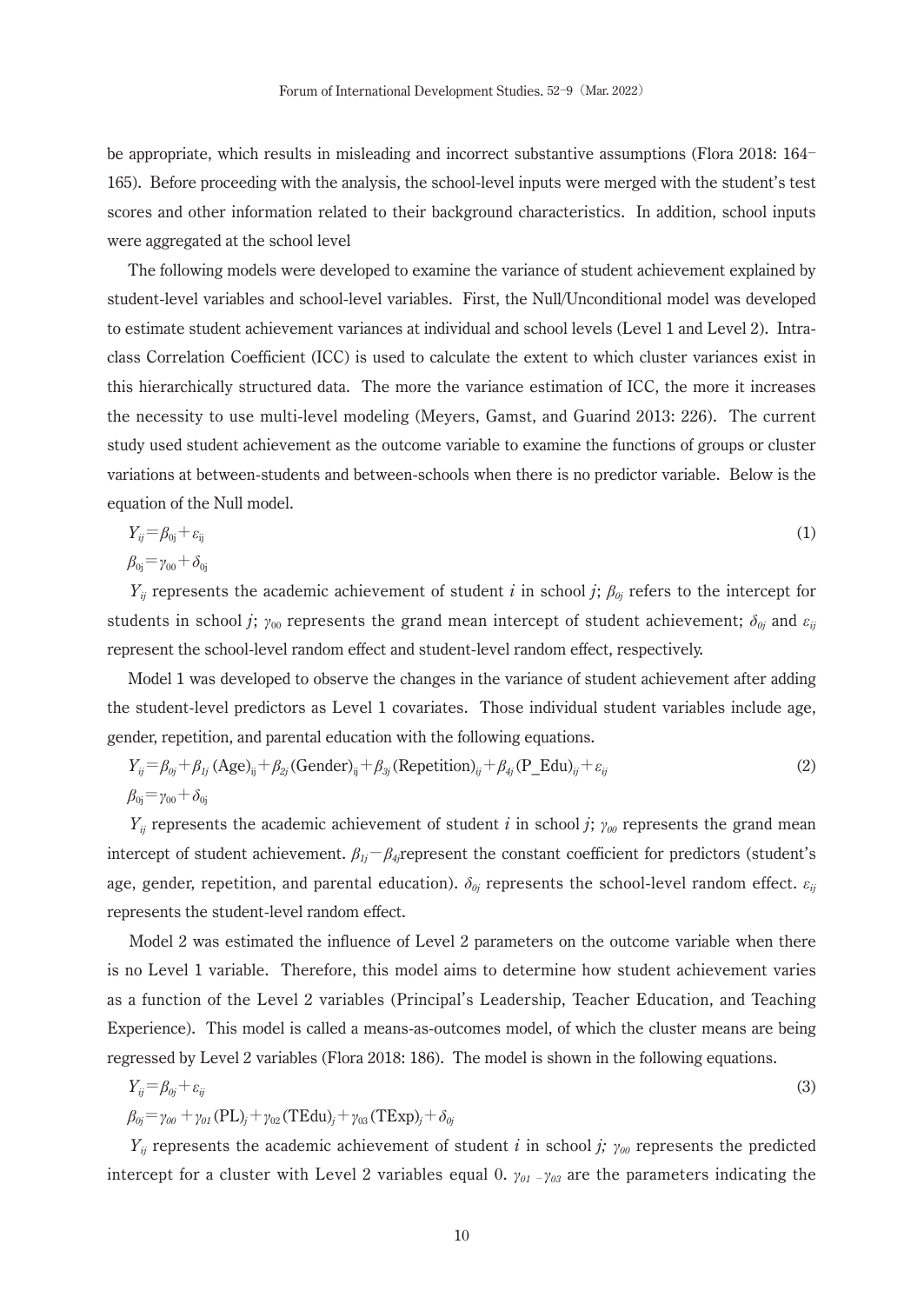predicted change in *β0j* for an increase of a unit of the Level 2 variables. *δ0j* represents the school-level random effect. *εij* represents the student-level random effect.

 The final model was developed by incorporating Level 1 and Level 2 predictors simultaneously because the combination between Level 1 and Level 2 predictors may give theoretical importance in understanding the research context. Therefore, this model determined whether the relationship between Level 2 predictors and student achievement exists over and above the effect of Level 1 variables. The model is shown in the equation below.

$$
Y_{ij} = \beta_{0j} + \beta_{1j} (Age)_{ij} + \beta_{2j} (Gender)_{ij} + \beta_{3j} (Repetition)_{ij} + \beta_{4j} (P_E du)_{ij} + \varepsilon_{ij}
$$
  
\n
$$
\beta_{0j} = \gamma_{00} + \gamma_{01} (PL)_{j} + \gamma_{02} (TEdu)_{j} + \gamma_{03} (TExp)_{j} + \delta_{0j}
$$
\n(4)

*Y<sub>ij</sub>* represents the academic achievement of student *i* in school *j;*  $\gamma_{00}$  represents the predicted intercept for a cluster with Level 2 variables equal 0.  $\gamma_{01}$ *<sub><i>v*01</sub></sub> $\gamma_{03}$  are the parameters indicating the predicted change in  $\beta_{0j}$  for a unit increase of Level 2 variables.  $\beta_{1j} - \beta_{4j}$  represent the constant coefficient for the Level 1 predictors (student's age, gender, repetition, and parental education). *δ0j* represents the schoollevel random effect.  $\varepsilon_{ii}$  represents the student-level random effect.

# **4. Results**

 Table 6 shows the analysis results of three models that build on the Null model to examine the student-and school-level factors on student achievement. The results of the Null model indicated that student achievement was explained by student-level factors with a large percentage of the variance at. 8994 ( $SE = 0.0297$ ; p<.001) comparing to the variance at school-level random effect at. 1121 ( $SE = 0.0315$ ; p<.001) (Table 5). The result of the ICC of the Null (unconditional) model showed that the proportion of the variation in student achievement lies between schools is about 11%, which is higher than.05. This indicates the substantial group observation within Level 2 units, which justified using the multilevel model technique. Consequently, the model included the school-level independent variables in Level 2 and the student-level independent variables in the Level 1 analysis.

 Model 1 was developed by adding the student-level variables to observe the changes of the between-schools variance. The results showed that three out of four student-level variables negatively affected student achievement. Gender has the highest negative effect on student achievement

| Unit of analysis            |       | Variance Explained Proportion of the Variance Explained % |
|-----------------------------|-------|-----------------------------------------------------------|
| Between-students $(N=1870)$ | .8994 | 88.92                                                     |
| Between-schools $(N=38)$    | .1121 | 11.08                                                     |

**Table 5 Variability in Student Achievement**

Note: Proportion of the variance explained (Between-students) = .8994/(.8994 + .1121); Proportion of the variance explained (Between-schools) = .1121/(.8994 + .1121) Source: Author's Calculation.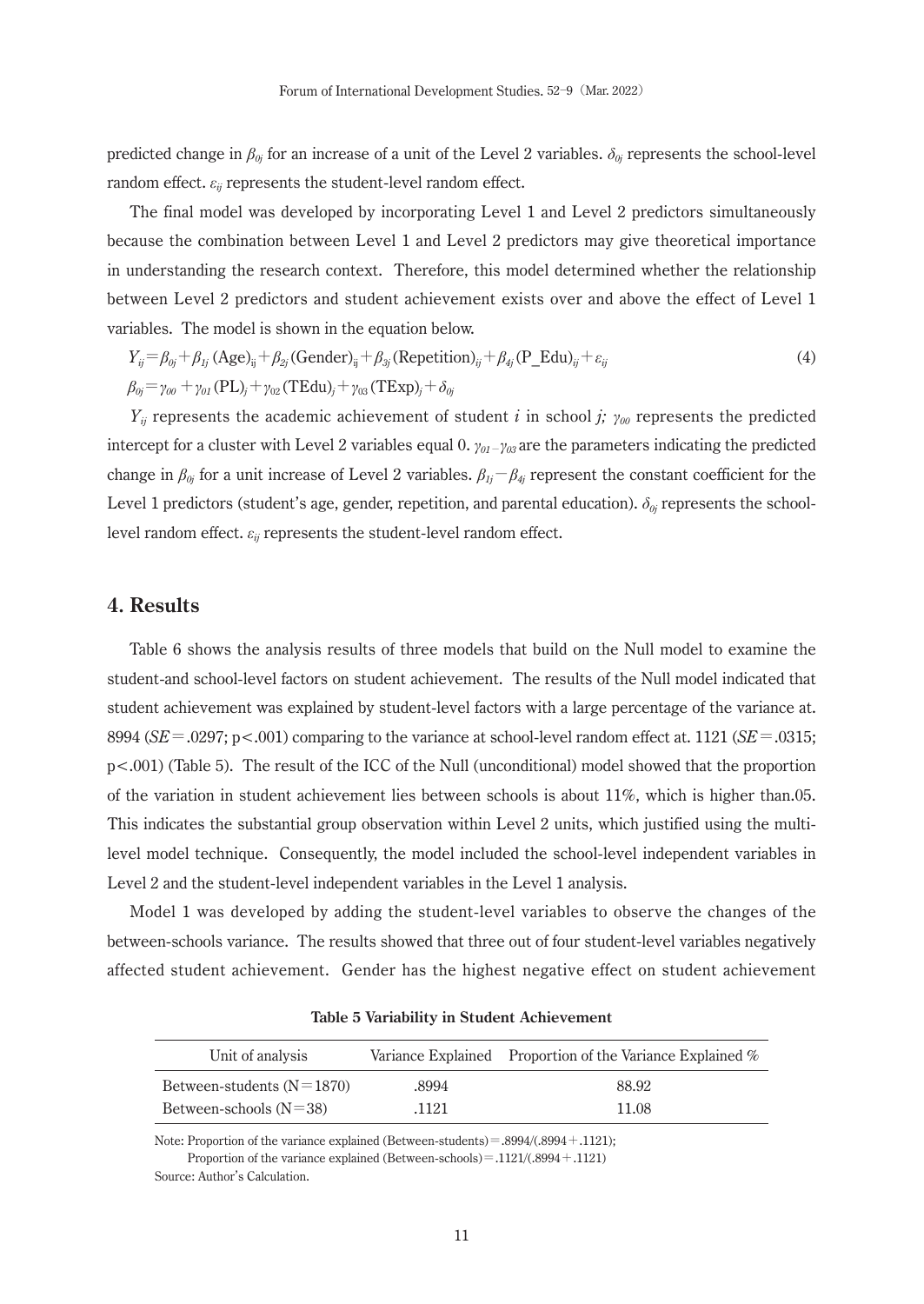| Variables (Parameters)               | Null model   | Model 1              | Model 2         | Model 3           |
|--------------------------------------|--------------|----------------------|-----------------|-------------------|
| Fixed effect                         |              |                      |                 |                   |
| Intercept $(\gamma_{00})$            | .017(.059)   | $1.946$ $(.358)$ *** | $-.039(.074)$   | $1.898(.360)$ *** |
| Student-level variables              |              |                      |                 |                   |
| $-Age(y_{10})$                       |              | $-.136(.027)$ ***    |                 | $-.135(.027)$ *** |
| --Gender $(y_{20})$                  |              | $-.508(.050)$ ***    |                 | $-.512(.049)$ *** |
| --Repetition $(y_{30})$              |              | $-.277(.065)$ ***    |                 | $-.270(065)$ ***  |
| --Parental education $(\gamma_{40})$ |              | $.037 \,(.012)^{**}$ |                 | $.038(.012)$ ***  |
| School-level variables               |              |                      |                 |                   |
| --Principal's leadership $(y_{01})$  |              |                      | $.234(.087)$ ** | $.354(.098)$ ***  |
| --Teacher education $(\gamma_{02})$  |              |                      | $.151(.074)*$   | .087(.079)        |
| --Teacher experience $(\gamma_{03})$ |              |                      | $-.010(.004)*$  | $-.010(.005)$     |
| Random effect                        |              |                      |                 |                   |
| --Between-students variance          | .8994        | .7546                | .8877           | .7407             |
|                                      | $(.029)$ *** | $(.029)$ ***         | $(.029)$ ***    | $(.029)$ ***      |
| --Between-schools variance           | .1121        | .1442                | .1618           | .1934             |
|                                      | $(.031)$ *** | $(.041)$ ***         | $(.049)$ **     | $(.059)$ **       |
| Model fit.                           |              |                      |                 |                   |
| $-ICC$                               | .1108        | .1604                | .1541           | .2070             |
| --Deviance $(-2LL)$                  | 5182.586     | 3440.124             | 5182.406        | 3437.368          |
| $-\chi^2$                            |              | 1742.462***          | $0.18***$       | 1745.218***       |

Note: *N* (Schoolsᶽ38); Cell value (Regression coefficient and standard error in brackets); \**p*<.05; \*\**p*<.01; \*\*\**p*<.001. Source: Data collected, analyzed, and calculated by the author.

 $(\beta_{2i} = -.508, p < .001)$ , which indicated that female students outperformed their male counterparts. In addition, the experience of repetition among sixth-grade students negatively affects student achievement ( $\beta_{3}$  = -.277, p <.001). Finally, age also is a predictor that affects student achievement negatively  $(\beta_{1j} = -.136, p < .001)$ . In contrast, parental education has a positive effect on student achievement ( $\beta_{4}$ =.037, p<.01), suggesting that the higher the level of parental education, students tend to gain higher scores on the achievement, holding other variables constant. The variation between the Null model and Model 1 was significant  $(\chi^2 = 1742.462, df = 4, p < .001)$ .

 Model 2 was estimated the coefficients as the cluster means that predict the changes in student achievement when a one-point increase in the Level 2 variables. The results showed that principal's leadership and teacher education positively affected the school's average student achievement  $(y_{01} = .234, p < .01; y_{02} = .151, p < .05)$ . In contrast, teacher experience negatively affected the school's average student achievement but a subtle coefficient ( $\gamma_{03} = -.010$ , p<.05). The variation between the Null model and Model 2 was significant  $(\chi^2 = .18, df = 3, p < .001)$ .

 Model 3 was mixed between all predictors from Level 1 and Level 2 covariates to predict student achievement. The result revealed that all Level 1 covariates are significant while holding Level 2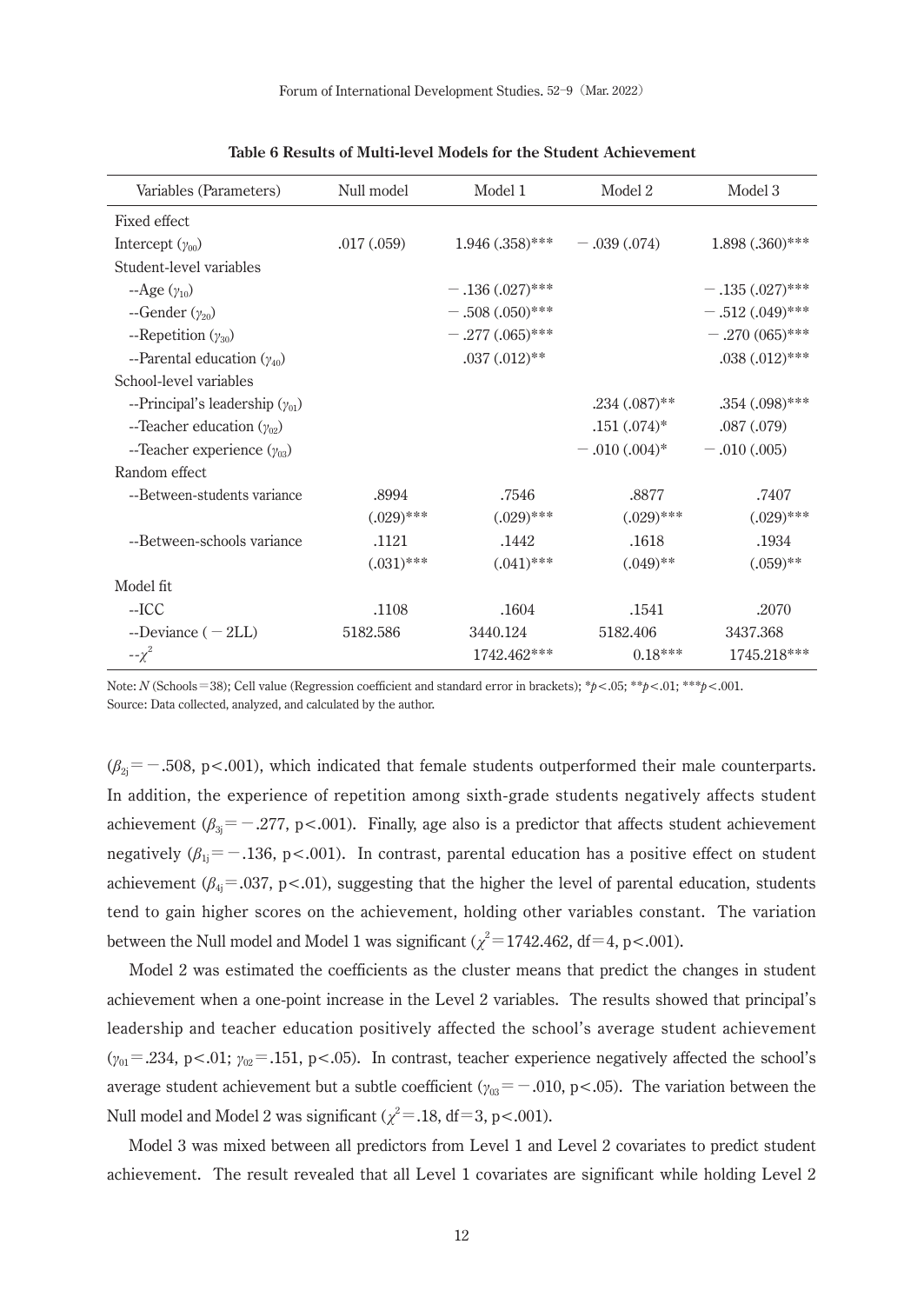predictors constant. However, the principal's leadership was the only Level 2 variable that significantly predicted the school's average student achievement ( $\gamma_{0I}$  = .354, p <.001) while controlling for Level 1 and Level 2 covariates. It means that for each one-point increase in principal's leadership rating by sixth-grade teachers, the average of student achievement is predicted to increase by .354. The results showed that when controlling for principal's leadership and Level 1 covariates, teacher education and teaching experience did not significantly affect student achievement. The variation between the Null model and Model 3 was significant  $(\chi^2 = 1745.218, df = 7, p < .001)$ .

# **5. Discussion**

# **5.1 Relationship between Student**'**s Age, Gender, Repetition, and Parental Education and Student Achievement**

 As mentioned earlier, this paper aims to investigate the empirical data analysis on whether or not a principal's leadership is the determinant of student achievement at the Cambodian primary schools holding other variables constant. The following subsections will discuss key findings of the study with extensive discussion and interpretation in the context of Cambodian primary schools, in particular grade 6.

 This study found that student-level variables explained a large proportion of student achievement variances, which indicated that students' background characteristics are primarily associated with the student achievement levels. Gender remains a key challenge in Cambodian primary education, as suggested by this finding. In addition, female students outperformed their male counterparts in test achievement, although gender parity in the access to primary education was narrowed. This finding contrasts the study conducted by Marshall et al. (2012: 124), which showed that female students performed low compared to their male peers.

 In addition, younger students performed higher in classroom test achievement than the older ones. Regarding the age of enrolment, students at the age of six are expected to enroll at the primary school. However, according to the National statistic on education, 7.3 percent of 11,435 students in Phnom Penh in 2018–2019 were identified as late enrolled children (MoEYS 2019: 21). The late entry to primary schools may cause severe problems among Cambodian primary school students in getting a good quality of learning but experience grade repetition and drop out of schools at early grades due to poor retention (Shuttleworth and Shuttleworth 2017: 8). Moreover, this finding confirmed that students who have experienced repetition get lower scores in achievement than those who have not. Marshall et al. (2012: 124) suggested age of students is needed to be interpreted carefully and should be related to school repetition, which negatively affects student achievement.

 Finally, the findings showed that with an increase of one-point scales in parental education level, students also gained higher scores in student achievement. Parents may involve in student learning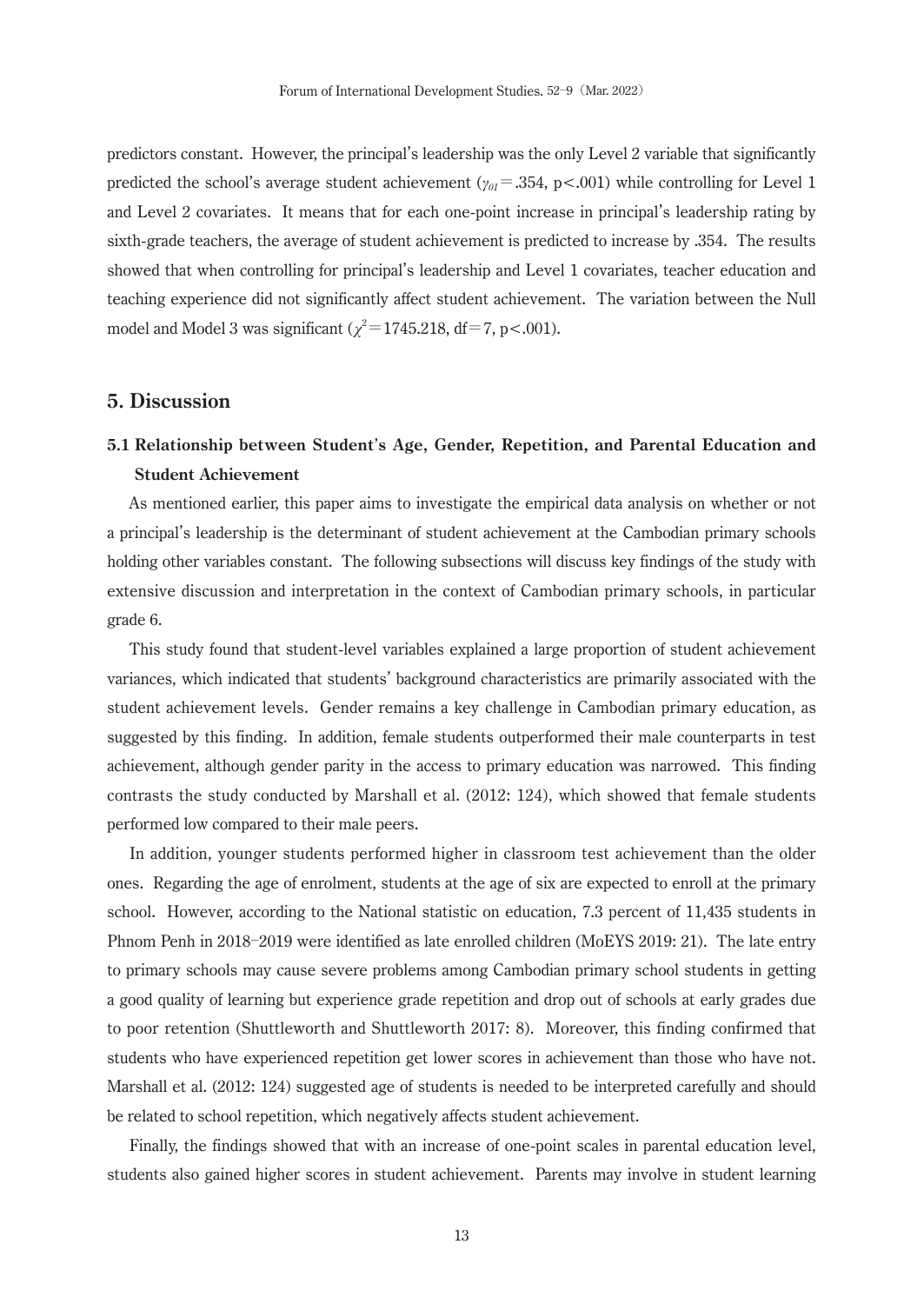by establishing a home-supportive environment and supervising them to improve learning habits, attitudes, and motivation, thus raising student learning achievement. In addition, high-educated parents tend to engage more in taking care of children than their lower education counterparts (Guryan et al. 2008: 23).

 In conclusion, students' background characteristics significantly explained the student achievement, reflecting the equity issues among Cambodian primary school students. This study's findings are consistent with the results of the Cambodian national assessment at sixth grade in 2016.

# **5.2 Relationship between Principal**'**s Leadership and Student Achievement**

 There is a scarcity of empirical studies examining the relationship between principals' leadership and student achievement in the Cambodian primary school context. This study found a significant positive association between principals' leadership and student achievement, which means that the leadership quality among the principals at Cambodian primary schools may determine the school learning outcomes. The following discussions discuss how the principal's leadership at the Cambodian primary schools affects the school's learning and achievement.

 First, principals may exert their leadership through a shared school vision among school colleagues. Without a common goal, teachers and school leaders may not produce good school outcomes. The shared vision among school colleagues could be a source of inspiration and incentive for better education even though they are working under the shortage of school resources. For instance, Shuttleworth and Shuttleworth (2017: ix) highlighted that a lack of collaboration and mutual trust among school members could be a significant challenge to achieving the shared vision.

 Secondly, principals may shape the instructional practices by sharing their professional teaching experiences and leading the educational organization. Before the appointment as a school leadership position, most principals at Cambodia's primary school used to work as classroom teachers, technical group leaders, or even deputy principals for several years. These promotions are based on the outstanding records in teaching and leadership performances as individuals, which were notified by other school members and the upper-level educational administrators (Kheang et al. 2018: 144). These qualities have led the current principals to be more effective in exercising their roles in leading the educational organization.

 Thirdly, principals in Cambodian primary schools may assume a mentorship role in promoting the instructions and leading a professional learning community. As a senior in the teaching profession, principals are both leaders and mentors in scaffolding for teachers with little subject expertise or teaching skills. While the school-based in-service training exists, the principals play vital roles in leading these school-based training to enable teachers to leverage the pedagogical and professional knowledge and promote school collaboration in shaping the teaching practices and student outcomes (King 2017: 7). This mentorship support probably provides a good source of motivation for the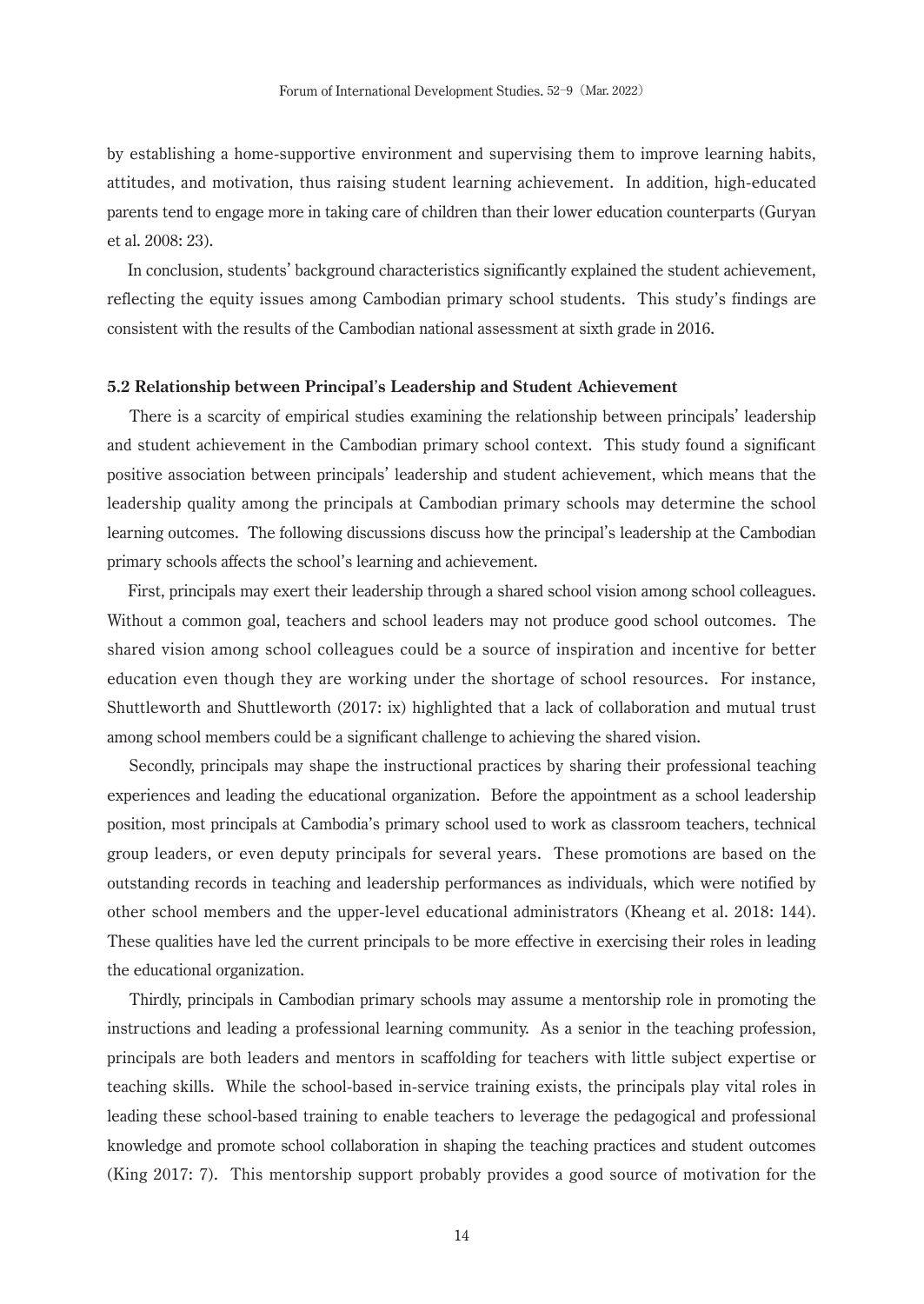education system like Cambodia, where the in-service professional training for teachers is not considered effective and efficient (Bo et al. 2019: 30).

 Finally, classroom observation and inspection by the principals may contribute to improving teaching practices at primary schools. School principals regularly work on classroom observations to provide technical support on teaching methods and classroom management. It is beneficial for teachers to get constructive feedback to improve teaching practices. Principals may have expertise, knowledge, and experience teaching as teachers or technical group leaders before appointing as school leadership positions. Moreover, school principals may provide more constructive feedback for further improving the instructions by explicitly pointing to the challenging issues for teachers and may also listen to what needs from teachers and students.

 Like many other developing countries, it is challenging for school leaders who work at underresourced schools without full supports. The principals who indicate high leadership on the instructional quality may improve the classroom practices and thus minimize the instructional time loss (Song 2012: 85). Though these platforms exist at school, the school-based in-service training may be useless and impossible when a lack of principal's leadership initiatives.

# **5.3 Relationship between Teacher Quality and Student Achievement**

 This study found that teacher education was a predictor that positively and significantly affected the school's average academic achievement in Model 2 when the Level 2 variables were observed with no Level 1 covariate. But it was not significant in Model 3. This indicated that teachers who have a Higher Education certificate are likely to increase the school's average of student achievement. Teachers' instructional quality is relatively linked to higher levels of education, which results in better student achievement (Nilsen and Gustafsson 2016: 21). In addition, students in the education system with many high-quality teaching workforces tend to learn better and gain high achievement (Tandon and Fukao 2015: 2). More importantly, Clotfelter et al. (2007: 681) discussed teachers' subject and pedagogical content knowledge on student learning combined with high educational credentials. It matters for student achievement when schools are distributed with high-quality teaching workforces with a wide variety of academic certificates and experiences (Clotfelter et al. 2007: 681). However, the OECD (2014: 34) argued that teaching at the primary school level does not need specialized subject knowledge with certain higher education degrees but holistic professional development and education (OECD 2014: 34). The second school-level covariate is teacher experience. This study showed that teachers' years of teaching experience negatively predicted the school's average student achievement. This result may suggest that teachers who stay many years of teaching experience do not contribute to academic achievement but negatively affect the test scores. This seems to be contrasted to some previous studies. For instance, Buddin and Zamarro (2009: 103) found a positive and weak relationship between teachers' experience on student achievement, while Song (2012: 85) found the teacher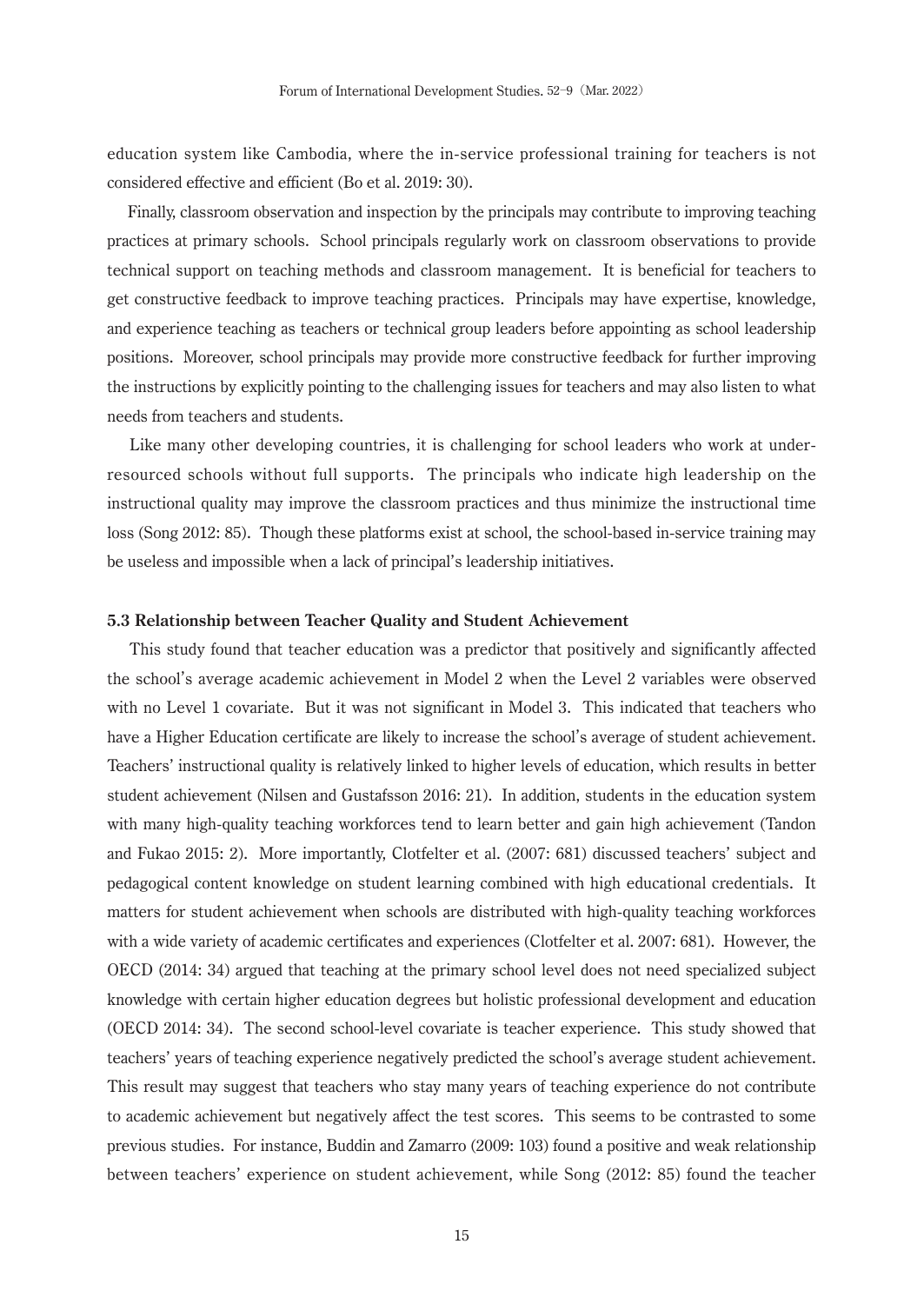experience had a considerable effect on student achievement.

 The majority of them have served the teaching profession for more than ten years. More extended years in the teaching profession with a lower level of education may not contribute much to teaching and learning quality. In addition, back to the teacher training scheme over the past two decades, the senior teachers were poorly trained by inadequate teacher training, which may have difficulties applying new pedagogical knowledge and a child-centered approach. Moreover, the newly updated curriculum and pedagogical approaches have been changing, requiring teachers to upgrade their educational qualifications to acquire new sets of knowledge, skills, and attitudes reflecting 21st-century goals of education. In the current educational reforms, the MoEYS of Cambodia has promoted the teacher's professional competencies by sending teachers to attend the teacher's upgrading programs and encouraging teaching staff to engage in the in-service training program at schools.

 OECD (2014: 35) reviewed many research studies on the relationship between years of teaching experience and student achievement. The results indicated that those years of teaching experience could be crucial for teachers who have started their teaching careers within the first five years in the profession. The extended years in the teaching profession can be a good source for teaching and learning quality in some school contexts unless teachers are well trained, supported, and motivated. Without regular training, motivation, and support, years of teacher's teaching experience per se may not benefit learners to acquire the new sets of skills and knowledge.

# **6. Conclusions**

 According to recent results, the leadership of the principal is an essential contextual element impacting student progress in sample schools. Teachers appear to be satisfied with principals' leadership styles and behaviors in directing instructional programs to increase school results, as suggested by the findings of this study. Principals who demonstrate shared and effective leadership may demand high-quality instructions and learning compared to those who do not. These leadership qualities are probably key motivators and incentives for teaching colleagues to improve teaching practices to create a more effective learning environment. The finding may shed light on the systematic reforms aimed at improving the quality of school leadership, particularly among primary school administrators, in order to improve student success and educational quality. As a result, the findings of this study may provide compelling evidence for Cambodia's Ministry of Education, Youth and Sport to invest more in developing and educating school principals in the professional leadership skills and competencies required for effective school reforms.

 Using teacher perception data to understand the principal's leadership is paramount because the data obtained from the teachers can be more reliable and accurate, reflecting the objectivity of the data on the leadership practices (Bellibas and Liu 2017: 63). Similar to other research, this study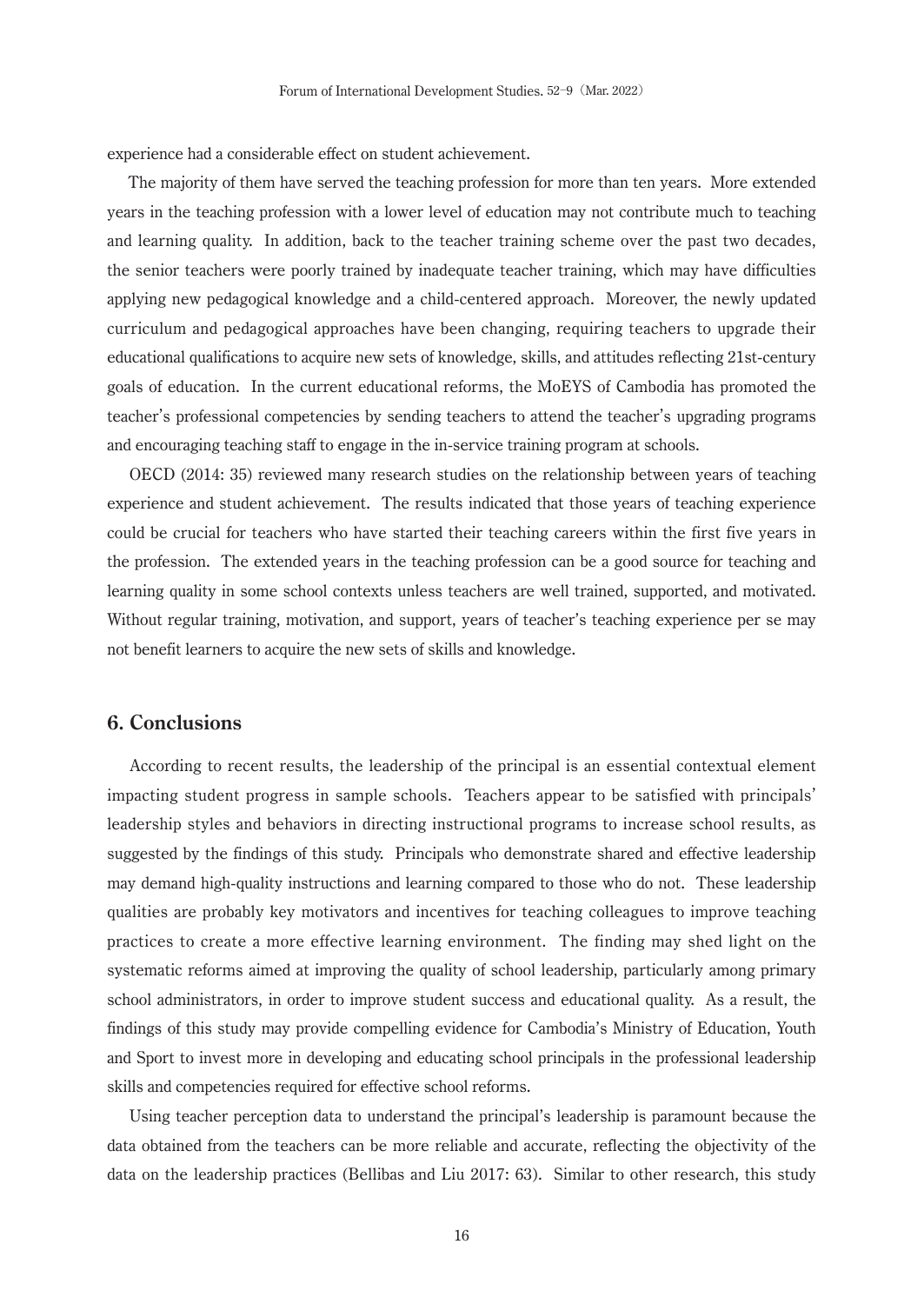consists of limitations. Firstly, the tool used for this study was limited to only six-item variables of school leadership, not specifically focusing on any particular dimensions of principal's leadership styles. Additionally, this paper only draws the association of the principal's leadership and student achievement using the quantitative statistical approach. Lastly, this study was limited to student achievement, which is the result of classroom-based assessment. Therefore, future research may include the qualitative inquiry approach for data collection and analysis to investigate how principals' leadership relates to other schools' learning outcomes and how teachers' instructional quality is shaped in the Cambodian primary school context.

**Note** 

1 Parental education was measured with eight scales:  $1 =$ Never attend school;  $2 =$ Attended primary school;  $3 =$ Completed primary school;  $4$ =Attended secondary school; 5 = Completed secondary school; 6 = Attended high school; 7 = Completed high school; 8 = Attended higher education.

#### **References**

- Andrews, R. L., Basom, M. R., & Basom, M. 1991. Instructional Leadership: Supervision That Makes Difference. *Theory into Practice*. 30(2): 97-101.
- Bellibas, M. S., & Liu, Y. 2017. Multi-level Analysis of the Relationship between Principals' Perceived Practices of Instructional Leadership and Teachers' Self-efficacy Perceptions. *Journal of Educational Administration*. 55 (1): 49-69.
- Bo, Ch. K., Seak, R., Sin, N., & Souk, S. 2019. Models of Teacher Professional Development in Cambodian Primary Schools: A Review of Selected Cases, Phnom Penh. *Cambodia Education Review*. 3 (1): 30-64.
- Buddin, R., & Zamarro, G. 2009. Teacher Qualifications and Student Achievement in Urban Elementary Schools. *Journal of Urban Economics*. 66 (2): 103-115.
- Bush, T. 2009. Leadership Development and School Improvement: Contemporary Issues in Leadership Development. *Educational Review.* 61 (4): 375-389.
- Chhinh, S., & Dy, S. S. 2009. Education Reform Context and Process in Cambodia. In Y. Hirosato & Y. Kitamura (eds), *The Political Economy of Educational Reforms and Capacity Development in Southeast Asia: Cases of Cambodia, Laos*  and Vietnam (113-129). New York: Springer.
- Clotfelter, C. T., Ladd, H. F., & Vigdor, J. L. 2007. Teacher Credentials and Student Achievement: Longitudinal Analysis with Student Fixed Effects. *Economics of Education Review*. 26 (6): 673-682.
- Flora, D. B. 2018. *Statistical Methods for the Social & Behavioral Science: A Model-Based Approach*. SAGE.
- Gulcan, M. G. 2012. Research on Instructional Leadership Competencies of School Principals. *Education*. 132(3): 625-636.
- Gurr, D., Drysdale, L., & Mulford, B. 2005. Successful Principals' Leadership: Australian Case Studies. *Journal of Educational Administration*. 43 (6): 539-551.
- Guryan, J., Hurst, E., & Kearney, M. 2008. Parental Education and Parental Time with Children. *Journal of Economic Perspectives*. 22 (3): 23-46.
- Hallinger, P. 2011. Leadership for Learning: Lessons from 40 Years of Empirical Research. *Journal of Educational Administration*. 49 (2): 125-142.
- Hallinger, P., & Murphy, J. 1985. Assessing the Instructional Management Behavior of Principals. *The Elementary*